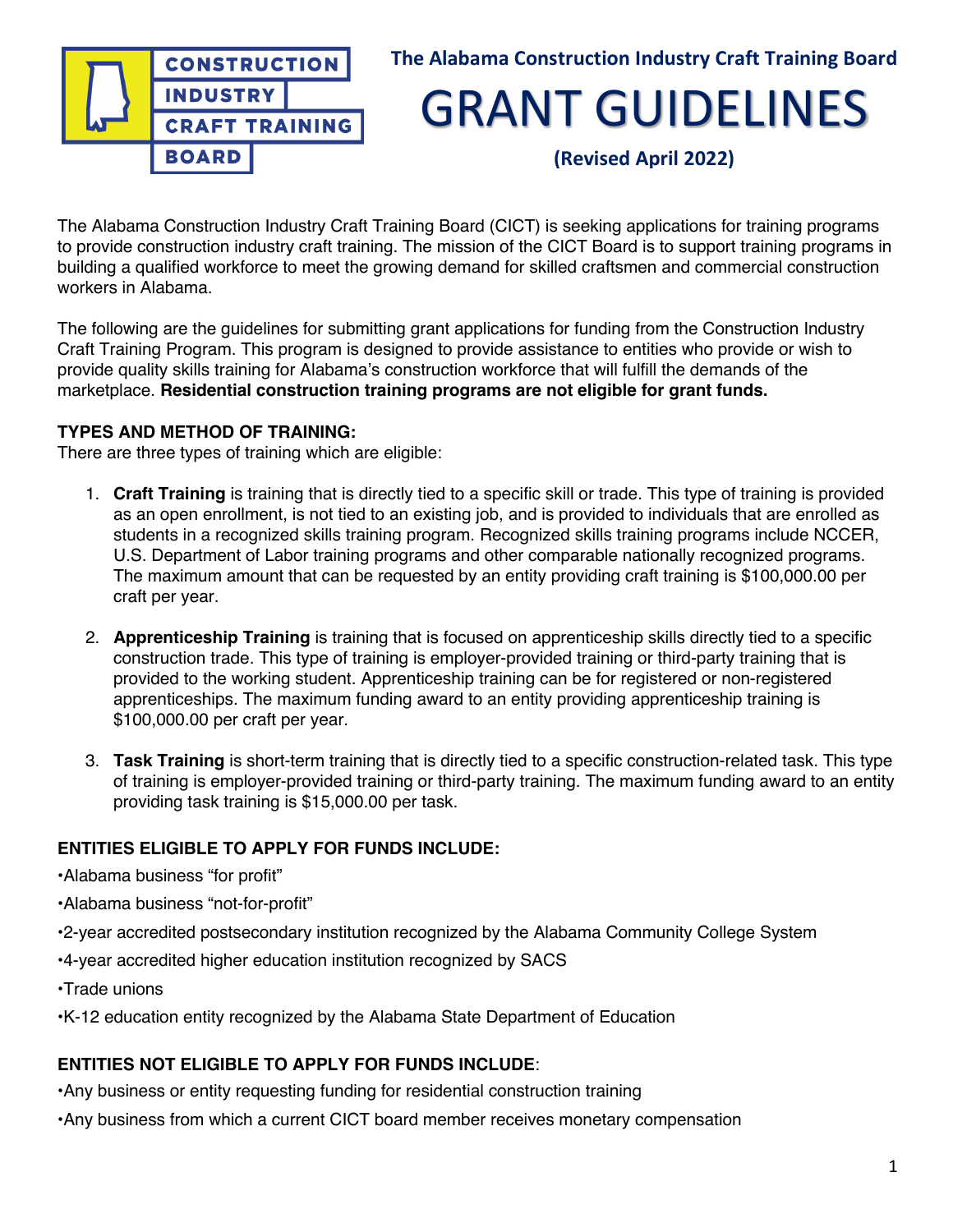

**(Revised April 2022)**

## **TRAINING PROGRAM CRITERIA:**

**•**Training can include, but is not limited to, industry or company-specific work skills, safety, equipment operation training, and "soft skills," such as leadership, teamwork, communication, and management skills. Training must provide for a new and/or upgraded job skill that will increase the skill level of the student in a commercial/industrial construction craft.

•Must identify the type of construction craft training that will be provided and identify the NCCER or other curriculum that will be used. NCCER standards for the type of training being provided are preferred and it is preferred that students participating in a NCCER program be registered in the NCCER database. Programs that do not meet NCCER standards must meet the U.S. Department of Labor training requirements or a Board approved curriculum. A copy of the course outline and a monthly timeline must be provided. Tentative start and end dates, along with days and times of instruction must be provided. The Board reserves the right to use curriculum, course outlines, timelines, and schedules for the development of future training programs.

•Must identify credentials students will earn. It is preferred for credentials to be awarded to students.

•Must identify on-the-job-training and hands-on training. On-the-job-training is preferred, followed by hands-on training. Classroom only training is not preferred.

•Must identify the workforce region where the training will be offered, the target student training group, and the estimated number of unique students trained in the fiscal year.

•Must demonstrate the benefit the training will have for the construction industry and identify the skills that will be acquired by the trainees. Must document local contractor support of the training program.

•Must include clear and measurable performance outcomes.

•Must include a detailed budget including all costs to be considered for grant funding.

•Preference will be given to Alabama-based businesses that have been in operation in Alabama for a minimum of two (2) years before the application date.

•Must have at least one full-time, permanent employee, other than the owner of the business.

•Must demonstrate financial viability and be current on all state and federal tax obligations.

### **TRAINING SERVICES:**

•Must be coordinated through an NCCER certified trainer or a trainer meeting comparable, nationally recognized training requirements, whether training is conducted by a college institution, by a third-party training provider, or an employee.

•Can be conducted at the business's facility, the training provider's facility, through distance learning centers, or a combination of sites.

•CDL training for transporting construction materials will be considered. CDL training for transporting vehicles will not be considered.

•Only safety programs above a ten-hour OSHA course will be considered. Basic safety classes will not be considered.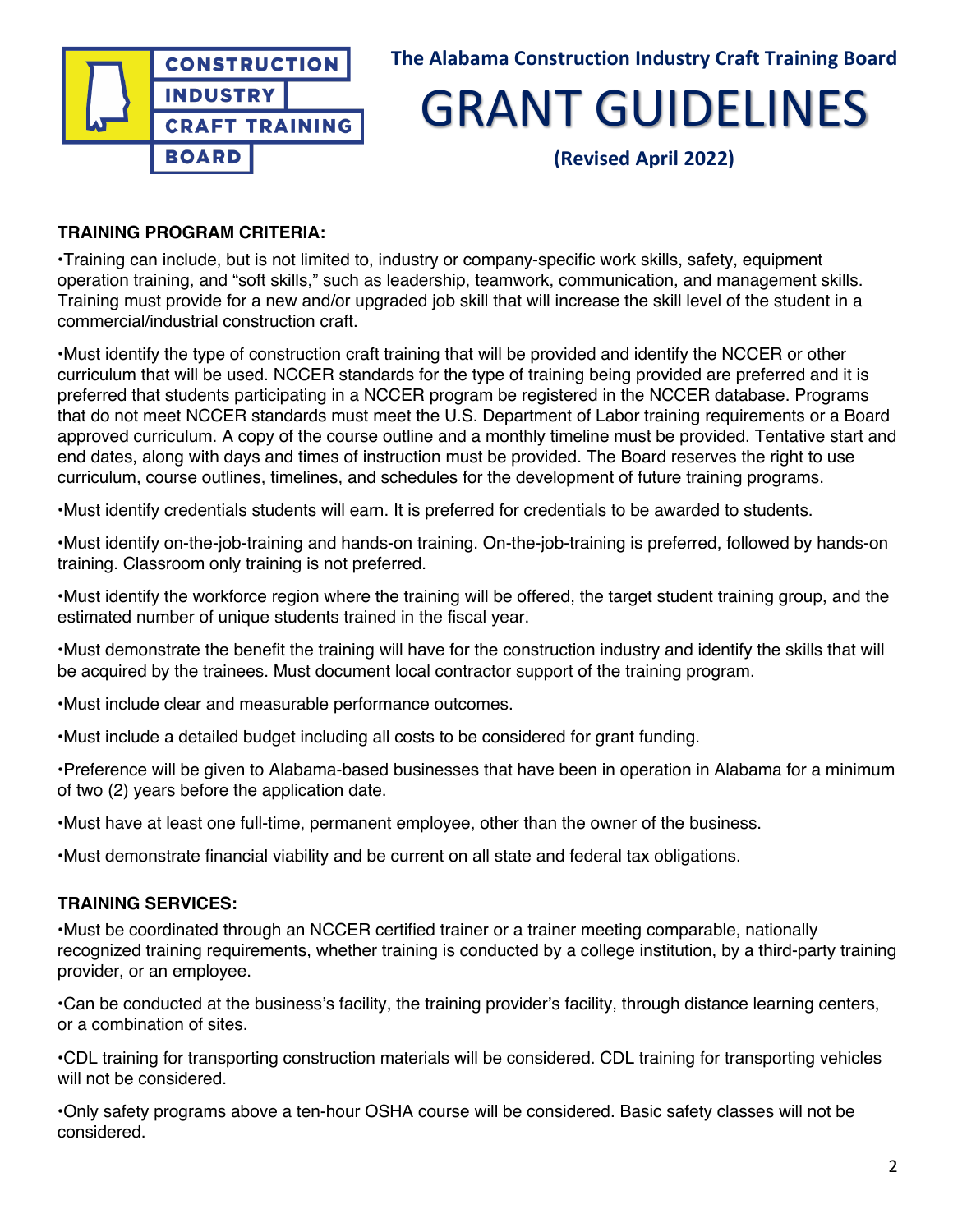

**(Revised April 2022)**

## **EXPENSES ELIGIBLE FOR GRANT FUNDING:**

**•**Professional instructors'/trainers' fees related to providing the training, including instructor certifications, credentials, licenses and per diem. Loss of wages or salary to compensate the trainer for time away from his/her regular employment are not eligible. Instructor per diem shall be limited to no more than 5% of the grant budget.

•Textbooks or training manuals directly related to the training program.

•Expendable materials and supplies directly related to the training program.

•Technology directly related to the training program.

•Training certifications, credentials, and licenses for students/trainees.

•Purchases of equipment used for training that do not exceed \$7,500 per single item or \$20,000 total. Small tools/equipment costing less than \$500 per item do not count towards the equipment caps. Equipment provided must be documented including type of equipment, quantity, and other pertinent information.

\*Rental cost of equipment used for training that exceeds the equipment purchase caps. Rental cost must be based on independent verified equipment vendor market rates for the duration of the training. Reasonable rental transportation cost, use taxes, etc. are eligible for reimbursement. Equipment utilized for training and already owned by the Grantee, that was not previously purchased with CICT or other grant funds, is eligible for rental reimbursement using reasonable rates verified by independent quotes for the training duration only.

•On-site Training Facility Usage and/or Training Facility Improvements. If grant funds will be used for construction to create training facility/rooms, all proposed costs, floor plans, specifications, timelines, etc. must be included in the grant application. The total cost for Facility Usage/Improvements cannot exceed 25% of the overall grant budget.

•Administrative costs of the training, including any indirect or overhead costs of providing the training, including but not limited to, accounting costs, grant administration costs, marketing, administrative salaries, and any other costs other than direct student instruction. Administrative costs of the training shall be limited to no more than 10% of the grant budget. Reimbursement of administrative costs shall be in proportion to the rate of reimbursement for direct training costs.

•Grant funds will be available per the terms of the grant agreement.

## **NON-REIMBURSABLE EXPENSES:**

**•**Loss of wages or salary to compensate the trainer for time away from his/her regular employment.

•Trainee (employee) wages.

•Travel, food, or lodging expenses related to program participants.

•Capital improvements, construction, or renovation of facilities that exceed 25% of the proposed training budget.

•Purchase of any item or service that may be used outside of the training program.

•Equipment rental reimbursement for equipment previously purchased through a CICT or other grant program or for rental cost outside the actual training period.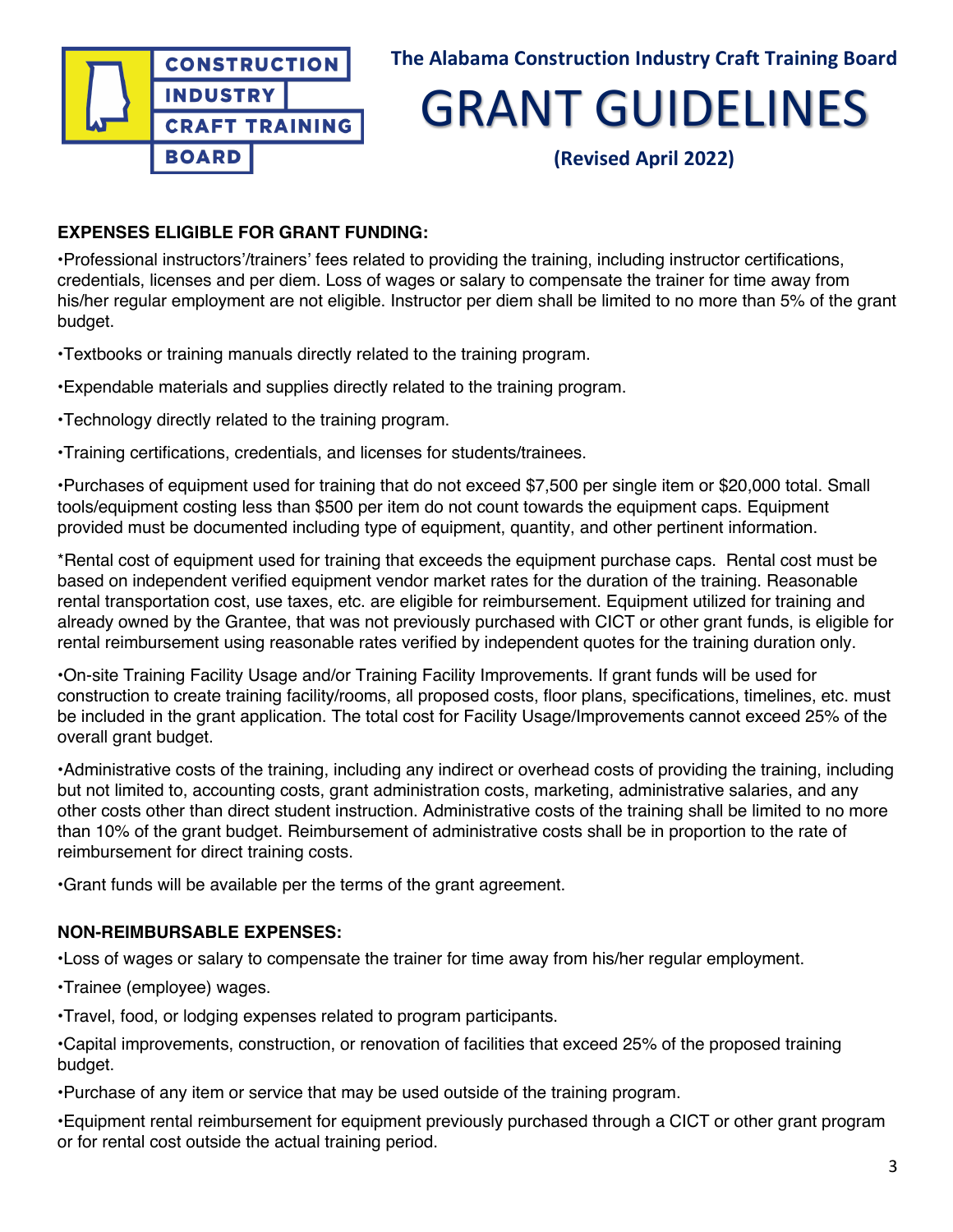

**(Revised April 2022)**

## **NON-REIMBURSABLE EXPENSES (Continued):**

•Any training-related expenses incurred before grant approval or beyond the ending date of the agreement.

•Business-related expenses.

•Training costs associated with professional fields in which continuous education is necessary to retain professional certification, such as professional engineers, architects, attorneys, etc.

•Training which would result in advanced degrees such as associate, bachelor, master, or doctorate.

•Union or membership dues.

•Administrative costs and indirect costs that exceed 10% of the direct training costs.

•Any costs not approved in the final agreement.

## **REQUIREMENTS FOR REIMBURSEMENTS AND REPORTING PERFORMANCE:**

•Accurate records must be maintained to document the training activities and reimbursement.

•The Grantee must include the most current version of the CICT logo and the following statement in all marketing and promotional materials associated with training funded in part or in whole with CICT Grant funds. The statement shall read: "A portion of these training funds were provided by the Alabama Construction Industry Craft Training (CICT) Program." The term "marketing and promotional materials" shall be defined to include but not be limited to all brochures, websites, print media and social media, etc. The acknowledgment of CICT training funds and logo shall continue while any use of CICT Grant funds are utilized in Grantee training.

•Failure to submit timely reports or to submit proper documentation could result in loss of grant funds.

•Grant recipients must submit accurate CICT required reports to continue receiving grant funds. Required reports include key performance indicator data, student rosters, use of grant funds and other performance measures documenting the implementation and success of the program.

•In order to receive reimbursement, recipients must be registered in the State of Alabama Accounting and Resource System (STAARS) used by the State of Alabama to pay vendors. An accurately completed CICT invoicing form, followed by detailed backup documentation (receipts, quotes, etc.) must be submitted for reimbursement. All backup documentation must be clearly labeled to identify associated billing items and in accordance with the terms of the agreement. It is preferred reimbursements are submitted monthly, but at least quarterly.

•Grant funds cannot be transferred between a training provider's different grants.

•A final reimbursement request should be submitted within 30 days following the end of the formal training or within 15 days following the grant fiscal year-end (September 30), whichever is the earliest; All invoices are due no later than October 15 following the end of the fiscal year.

•Funds not expended by the grant expiration date will be rescinded by the Board.

## **BUDGET AMENDMENTS AND PROGRAM MODIFICATION:**

•Requests to make changes to the use of funding must be in writing and approved by the CICT Board. •Modifications to the training must be approved by the CICT Board in writing prior to implementing changes. Modifications must be consistent with the intent of the original grant application.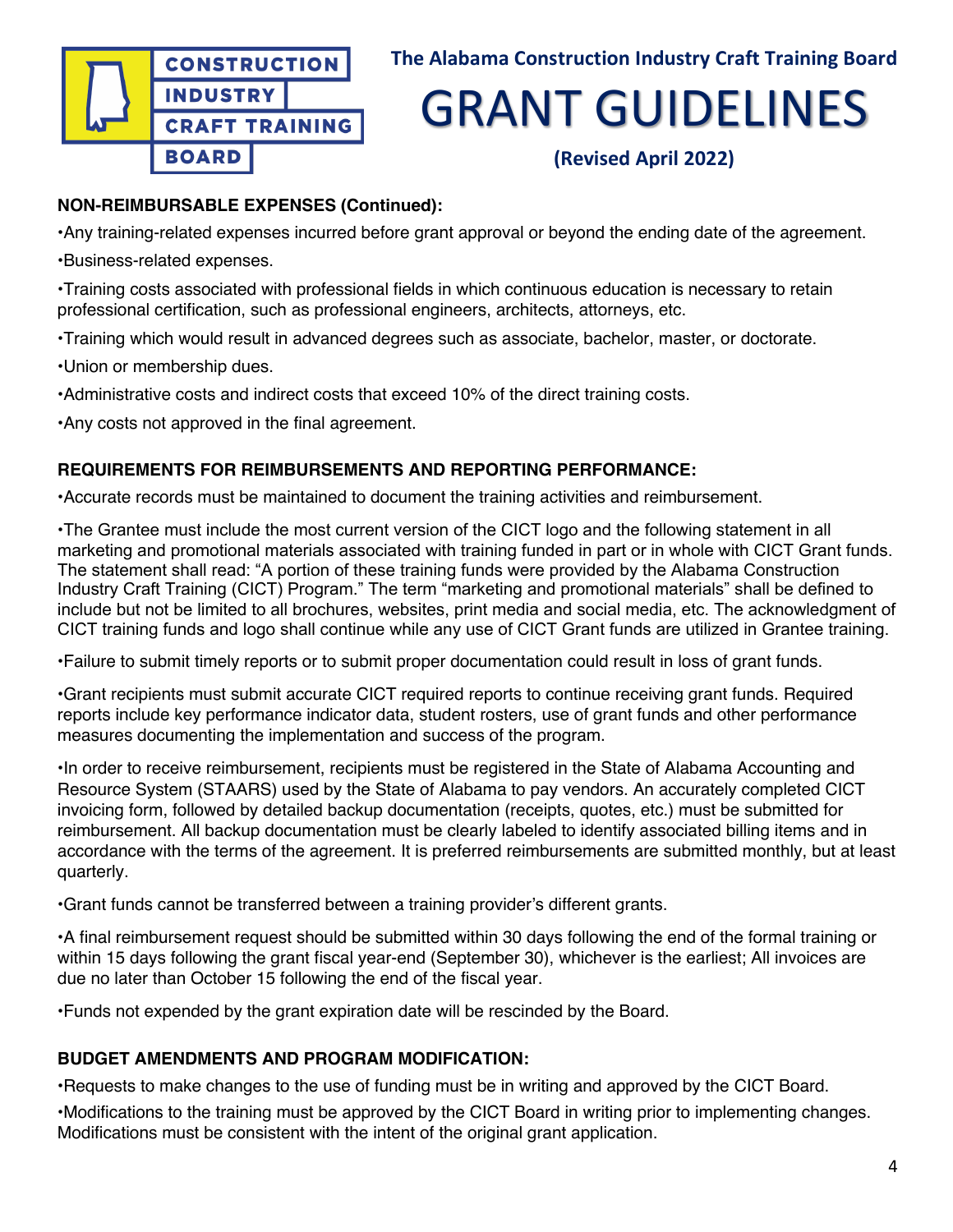

**(Revised April 2022)**

## **APPLICATION PRIORITIZATION AND REVIEW**

•There is no limit to the number of grant applications that can be submitted.

•Applications will be scored and prioritized by the Board. Grant funding will be awarded based on the Board's evaluation, the merit of the training program and the available funds. The Board is not obligated to award funding if the training programs do not support the mission statement and/or meet the training standards of the Board.

•The Board and/or its authorized representatives will score each application and assign an overall score. The overall score is based on the percentage of the total maximum points applicable to the application as assigned by the Board. Evaluation criteria and the maximum points possible per subcategory for grants are listed below:

| <b>Evaluation Factor</b>                          |     | <b>Maximum points</b> |
|---------------------------------------------------|-----|-----------------------|
| <b>Training Curriculum</b>                        | 20  | points                |
| On-the-job/Hands-on Training                      | 20  | points                |
| <b>Training Facility</b>                          | 10  | points                |
| <b>Region and Enrollment</b>                      | 5   | points                |
| <b>Clear and Measurable Performance Outcomes</b>  | 10  | points                |
| <b>Detailed Budget</b>                            | 20  | points                |
| Feasibility/Meaningful Need for Training or Skill |     | 15 points             |
| <b>TOTAL:</b>                                     | 100 | points                |

### **APPLICATION SUBMISSION, REVIEW PROCESS AND DEADLINE:**

•The CICT Board members will review the Craft Training grant applications, determine if the applications meet the eligibility requirements and prioritize the eligible applications.

•In order to be considered for funding by the CICT Board, the applicant must submit an online application. Online application links are located on the CICT website at www.alcict.com. All grant applications must be complete and submitted by the 15th of each month prior to 5:00 p.m. to be considered at the next CICT Board Meeting.

•The CICT Board will notify the successful grant applicants in the form of an award letter and a grant agreement. The Fiscal Agent for the entity's training program will sign the budget and the grant agreement and submit to the Board. Upon the Board's execution of the grant agreement, the Board will provide a copy of the executed grant agreement and the training program can begin.

### **BEASON-HAMMON ALABAMA TAXPAYER AND CITIZEN PROTECTION ACT (Protection Act):**

As a condition of any funds awarded, the grantee agrees to comply with the terms of the Beason-Hammon Alabama Taxpayer and Citizen Protection Act and any subsequent amendments. It is the responsibility of the fiscal agent to ensure compliance of this Act by all sub-grantees.

### **GRANT RESCINDMENT:**

A negotiated amount of grant funds approved by the Board will be returned by the Training Provider to The Craft Training Fund if at any time during the grant fiscal year the Training Provider's obligations to the Board are not fulfilled.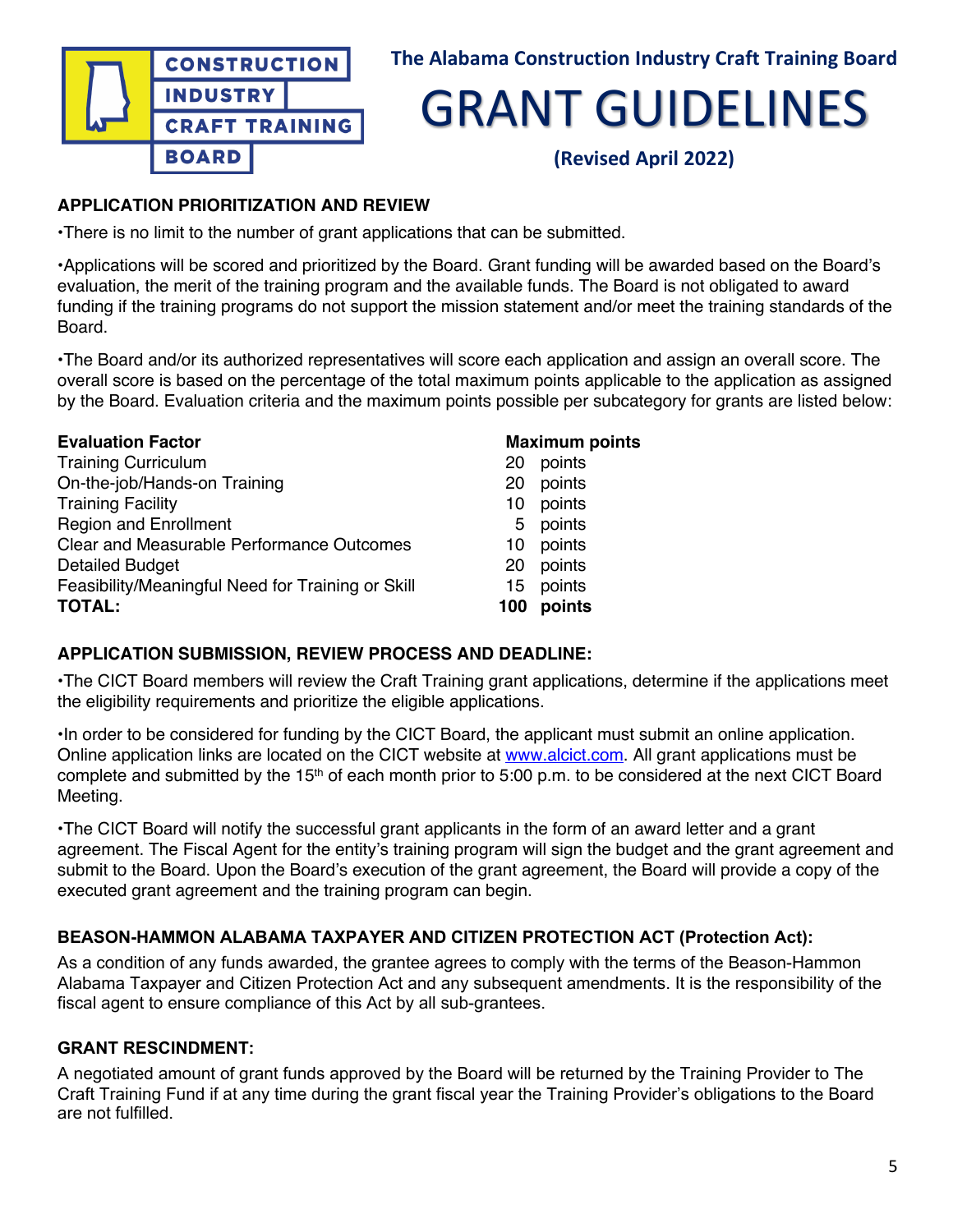

## **BEST RECRUITING, MARKETING, and RETENTION PRACTICES for CICT GRANT TRAINING PROGRAMS**

The CICT Board wants to ensure that your training program attains its goals and is successful! Listed below are key best practices to help market, recruit, and retain trainees in your program. If you have questions or would like more information with any listed practices, please contact the CICT Staff.

*IMPORTANT*: Validated industry demand and timing of that demand should always drive the need for a training program, number of trainees and dates of classes. If not correct, then no one wins and your reputation will be negatively affected as a training provider and will hamper your future efforts.

### **Marketing/Recruiting Best Practices:**

- Marketing Materials:
	- o Up to date and highlight the value and advantages of your training program.
	- o Inclusive and demonstrate that all genders, age groups, and races are welcome.
	- o List out the value and advantages of your training program and ensure all staff members know and can articulate this to others. Do not assume potential trainees know this. Make sure to inform them the ways in which your training program will benefit them and highlight past graduates and their success stories.
	- $\circ$  Ensure your enrollment process is clearly explained, easily accessible, and streamlined. Make it easy for students to apply.
	- $\circ$  Use a variety of media to market your training program, including social media. Videos get the most interest. Tik-Tok is popular and reaches a wide audience.
- Create a Marketing/Recruiting Plan with detailed month/day timeline. Recruiting should take place 3-4 months before a class starts. Recruiting year-round is key.
- As part of your plan you should:
	- $\circ$  Determine the audiences to which you will market, where they are located and the best ways to reach them.
	- $\circ$  Determine what events would be the most beneficial for your staff to attend for marketing and recruitment. Some events require registration months in advance, plan accordingly.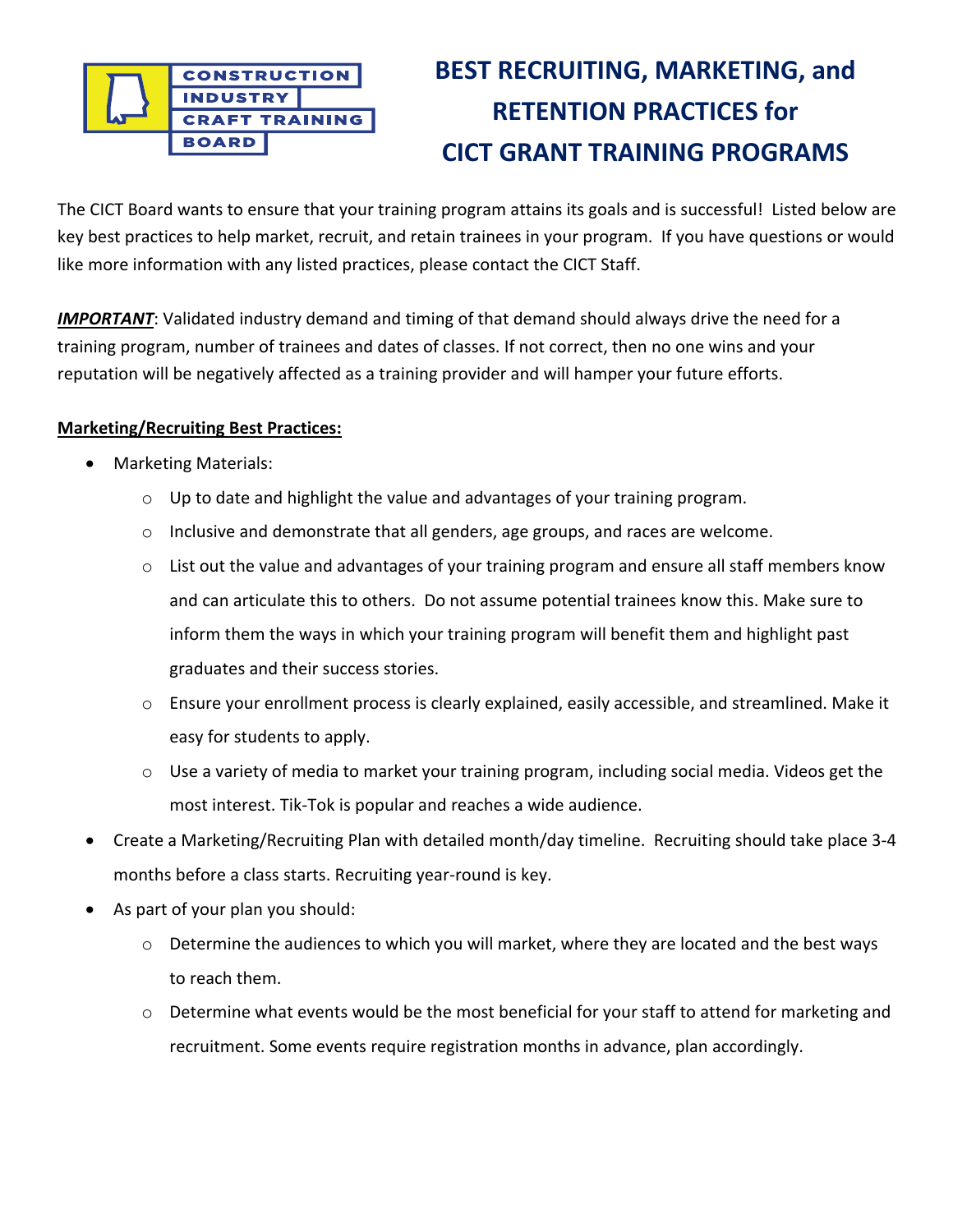- $\circ$  Contact organizations/businesses that have an audience for potential trainees and invite them to tour your site. Request they share your marketing materials, and request to speak to members or attend events they are hosting.
	- Have regularly scheduled visitor days or tour days for interested parties to tour your facilities and see the training in action and market to those who can provide trainees. Ensures staff are never caught off guard. Develop a presentation to kick off the visitation day and develop an agenda so things flow smoothly.
- $\circ$  Use current trainees as recruiters. Ask them to recruit friends and family and offer a "prize/incentive" for referring someone to your training program. Create a referral program that rewards referrers [gift cards, cash, etc.]. Don't limit it to trainees, open it up to past grads as well.
- o Have a consistent method for interested parties to contact you (email, text, social media, etc.). Ensure contacts get a timely response. Establish an 'interest form' on your website and monitor constantly. This can be shared with groups and is successful.
- $\circ$  Reach out to the list of potential trainees and make sure you inform them of any upcoming training.
- $\circ$  Ensure the CICT Staff has your marketing materials and enrollment information to share with the Go Build Outreach Team.
- Build relationships with the following groups in your region who work with and influence career decisions of potential trainees and partner with them so they can/will help you recruit. Relationship building requires intention and will pay off. Properly acknowledge any referrals. Consider having a standing advisory meeting. These groups can help market and advertise.
	- o Regional Workforce Council
	- o Non-Profit Organizations (those that impact current and future workers; out-of-work youth, displaced workers, formerly incarcerated, etc.)
	- o Business & Industry
	- o High Schools and Career Tech Centers
	- o Alabama Community College System
	- o Alabama Department of Labor
	- o Alabama Career Centers (formerly 'unemployment offices)
	- o Vocational Rehab
	- o Economic Developers & Chambers of Commerce
	- o Local municipal governments